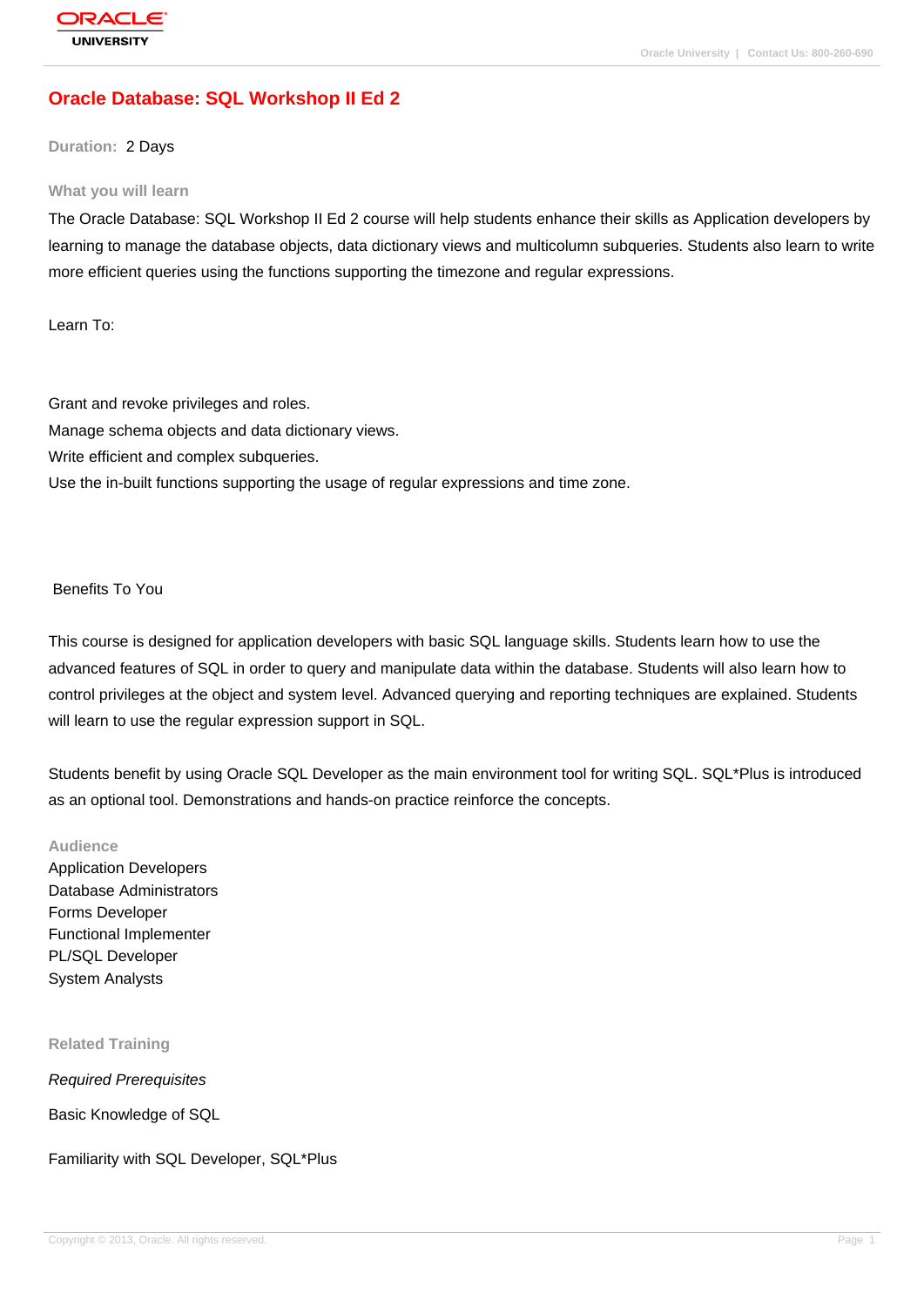#### **Course Objectives**

Control database access to specific objects

Add new users with different levels of access privileges

Manage schema objects

Run data definition language (DDL) statements to create and manage schema objects

Manage objects with data dictionary views

Manipulate large data sets in the Oracle database by using subqueries

Manage data in different time zones

Write multiple-column subqueries

Use scalar and correlated subqueries

Use the regular expression support in SQL

**Course Topics**

#### **Introduction**

Course Objectives, Course Agenda and Appendixes Used in this Course Provide an insight of the development environments Tables used in the Course Review of the SQL Concepts

#### **Introduction to Data Dictionary Views**

Introduction to Data Dictionary Describe the Data Dictionary Structure Using the Data Dictionary views Querying the Data Dictionary Views

**Creating Sequences, Synonyms, Indexes**

Overview of sequences Overview of synonyms Overview of indexes

**Creating Views**  Overview of views

#### **Managing Schema Objects**

Managing constraints Creating and using temporary tables